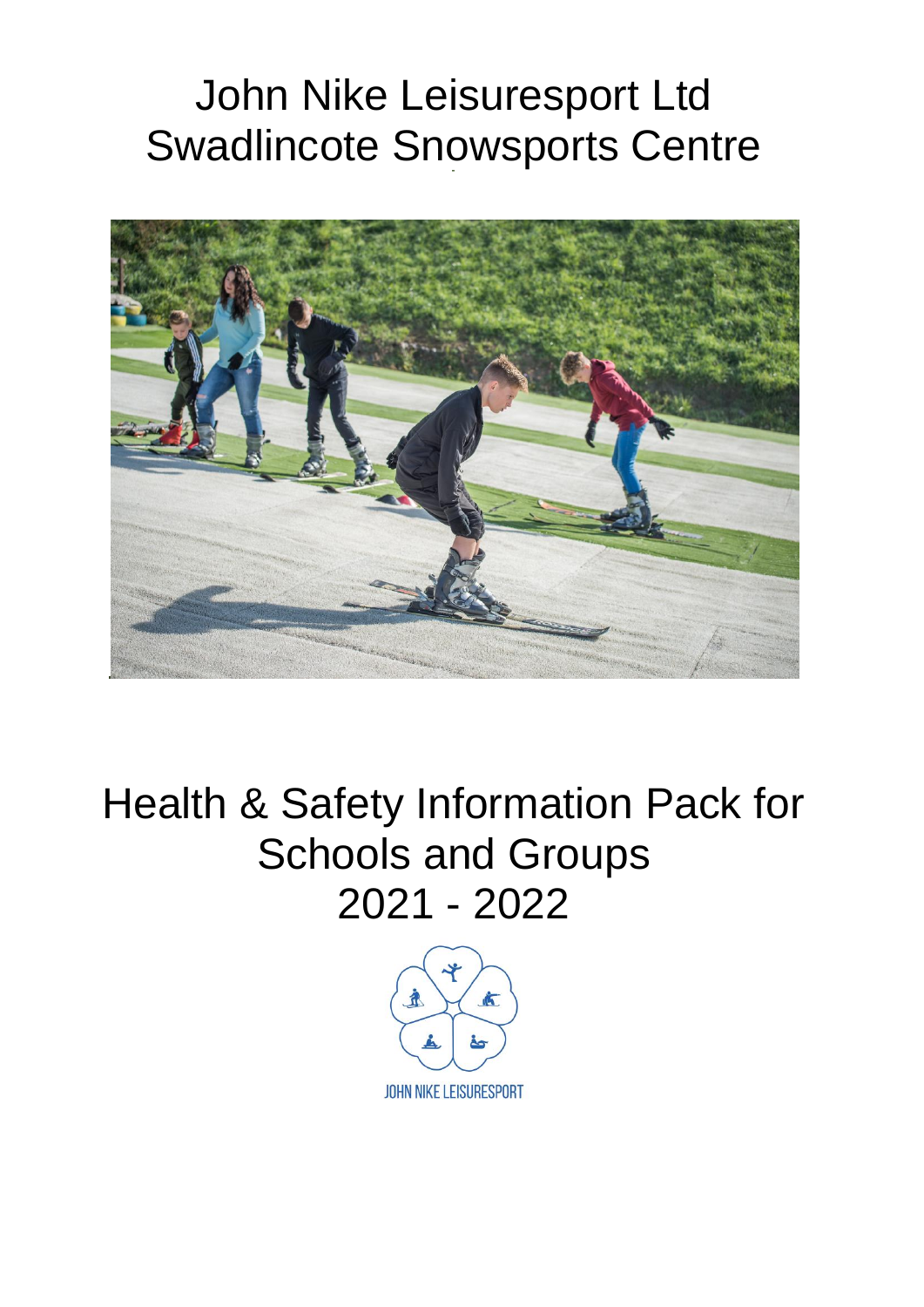# **CONTENTS**

- ✓ Covid-19 Policy
- ✓ First Aid Policy
- ✓ Your commitment
- ✓ Standard Operating Procedures Statement
- ✓ Outdoor Education Departments & Contacts
- ✓ Nike Group 'Health & Safety at Work' policy
- ✓ Risk Assessment Statement
- $\checkmark$  Copy of Public Liability Insurance

## **Covid-19 Policy**

We have put in a full set of stringent measures in place to ensure that we are as Covid-19 secure as possible and have been constantly adapting our control measures as we go along since reopening last July.

Being predominately an outdoor activity centre, we are at a distinct advantage compared to many other facilities so far as potential exposure is concerned. If you needed to discuss any concerns, please contact a member of the management team and we can discuss your booking. We have a full set of risk assessments in place, if these are required, please ask and we will provide them.

## **First Aid Policy**

OUR COMMITMENT

First Aid Policy: John Nike Leisuresport Swadlincote operates to Health and Safety Executive 'First Aid at Work' guidelines.

These guidelines are available from your local Health & Safety Executive. They can also be found on the H.S.E. website at:

<http://www.hse.gov.uk/simple-health-safety/firstaid/index.htm>

A Qualified first aider is always on-site at the Centre during operational hours.

This is usually the Duty Manager. However, there is often more than one first aider available on-site during operation hours.

In the event that you require first aid, immediately contact Reception. The Duty Manager will be alerted immediately and respond as a matter of priority.

We provide first aid facilities in accordance with the Health & Safety guidelines.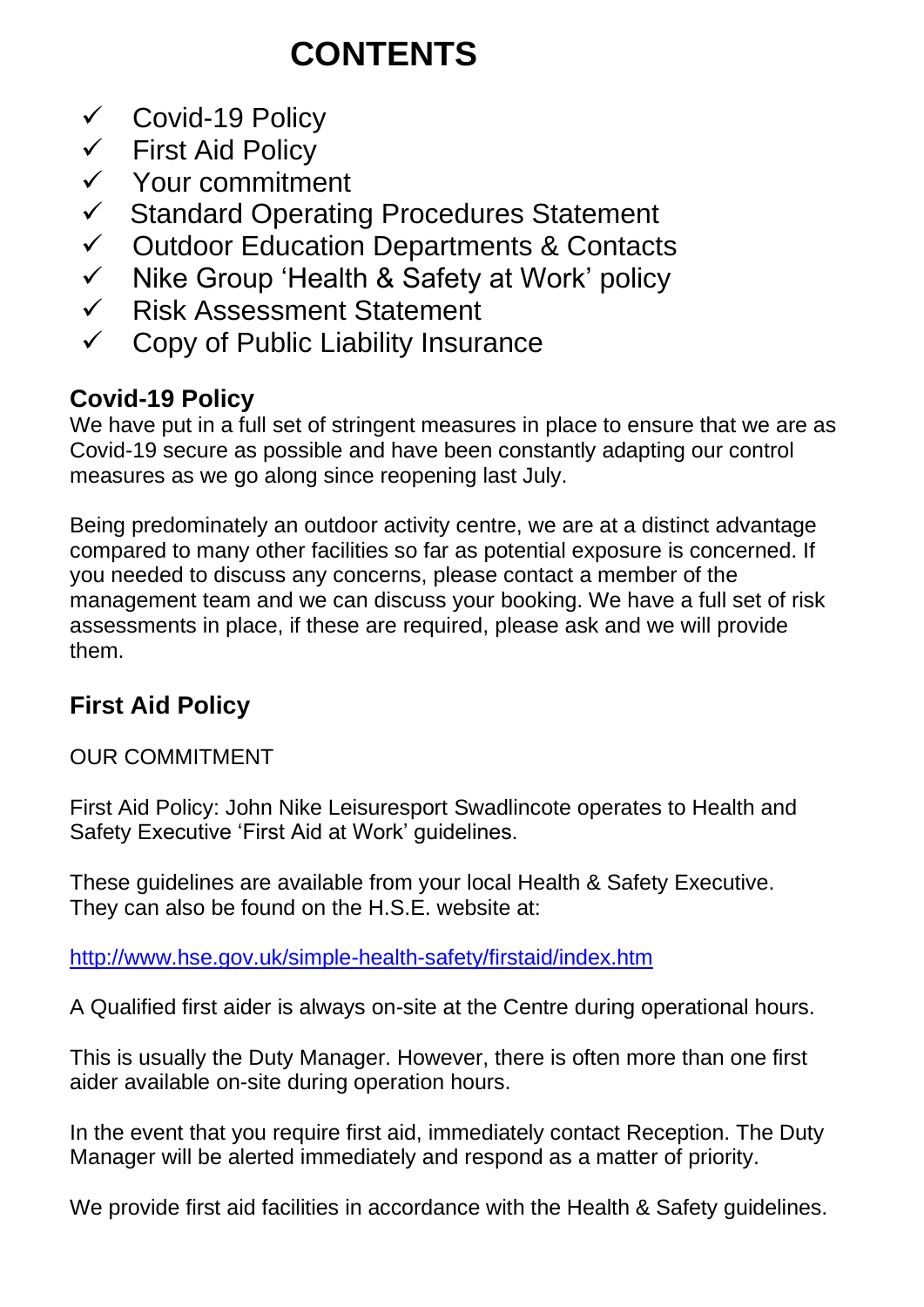First aid stocks and facilities are checked on a weekly basis.

We will report all accidents in accordance with the H.S.E. guidelines.

All RIDDOR reports are forwarded to Central H.S.E Office and The Nike Group Head Office.

### YOUR COMMITMENT

We insist that Teachers and Leaders of groups:

- Declare any special needs and/or health problems of any members of the group to the Duty Manager.
- Identify themselves to the Reception staff and Instructor as appropriate upon arrival at the Centre.
- Remain on site and are easily available at all times whilst the students undergo instruction or make use of slope and facilities.
- Carry a list of emergency contact numbers for all members of their group.

If you require further information or wish to discuss your needs further, please contact us on 01283 890089

### STANDARD OPERATING PROCEDURES & RISK ASSESSMENTS

#### STANDARD OPERATING PROCEDURES

Due to the diverse range of activities, there are numerous Standard Operating procedures. All staff are trained, assessed and reviewed on a regular basis.

The standard Operating Procedures are comprehensive and held on-site and available for your perusal at all times.

All John Nike Leisuresport Ltd Instructors attend training on a regular basis and are re-accredited on a yearly basis.

#### RISK ASSESSMENTS

Due to the diverse range of activities, there are numerous risk assessments in place rather than one generic assessment.

The Risk Assessment file is therefore physically too large and detailed to post to all prospective customers however, The Risk Assessment file is available for public perusal. Please ask the Duty Manager if you wish to examine the file.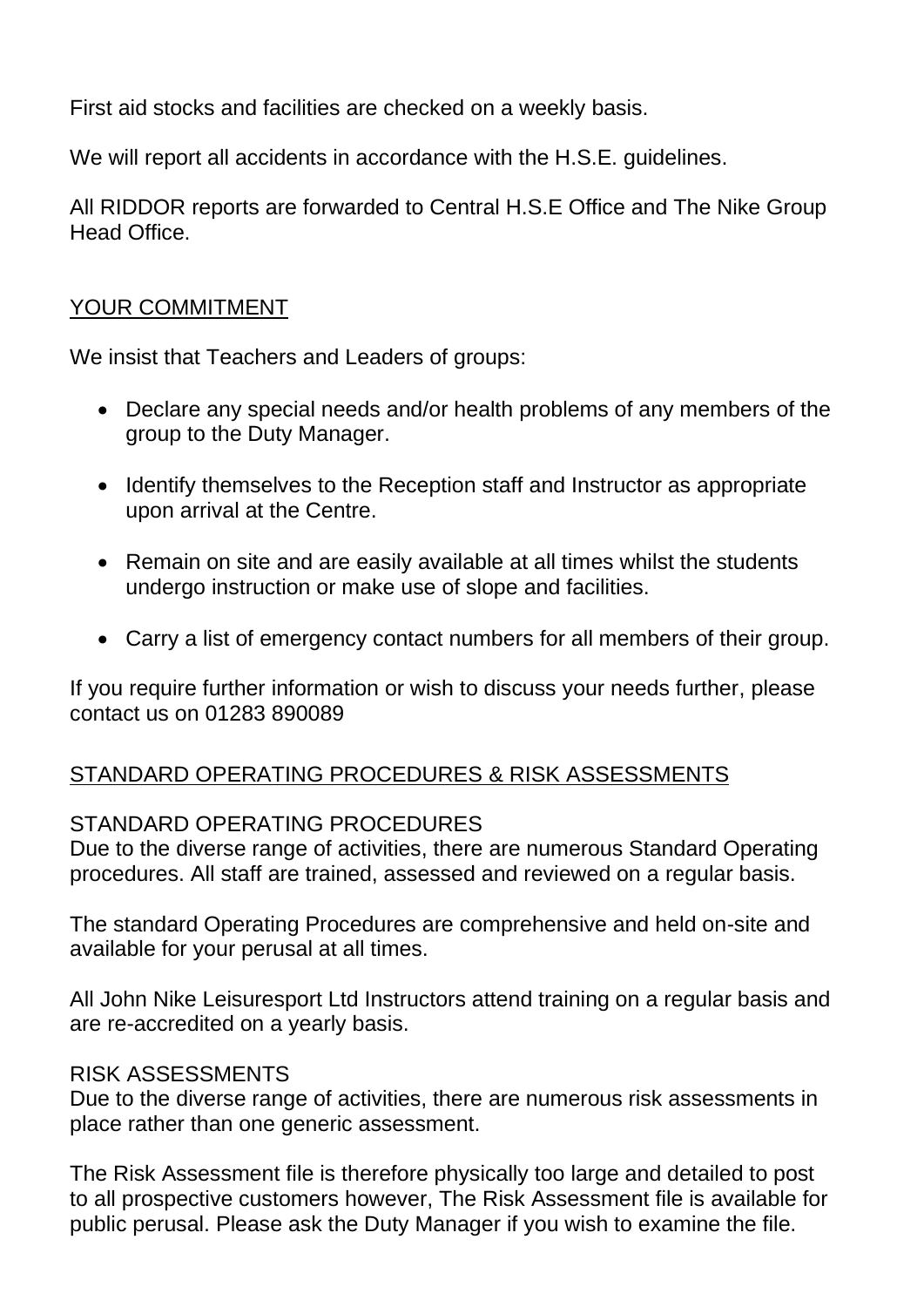These risk assessments are reviewed on a regular basis by the Centre Manager and overseen by the Group Operations Director for the Nike Group, Mr. Daniel Lawrence

#### LICENCES

There are no licences that are applicable to the dry ski slope operation.

However, our Centres do receive periodical visits from the Health and Safety executive and we utilise independent inspectors to check major plant throughout the year.

John Nike Leisuresport Ltd is the largest dry-slope operator in the UK and the market leader with regard to Health and Safety.

#### OUTDOOR EDUCATION DEPARTMENTS

**Derbyshire County Council Off-Site & Educational Visits Team** Children & Younger Adults Department C Block, Chatsworth Hall Chesterfield Road Matlock. DE4 3FW

Tel: 01629 536499?? Fax: 01629 536435?? **Outdoor Education Adviser**  01298 23260 / mob.07500226542 [darran.hawkins@derbyshire.gov.uk](mailto:darran.hawkins@derbyshire.gov.uk)

**Leicestershire Traded Services Leicestershire County Council**

**Email: [tradedservices@leics.gov.uk](mailto:tradedservices@leics.gov.uk)**

Phone: 0116 231 1280

Twitter @LeicsTraded

**Nottinghamshire County Council**Camp Redwood Thoresby Estate **Newark Nottinghamshire** NG22 9EN

[nottsoutdoors@nottscc.gov.uk](mailto:nottsoutdoors@nottscc.gov.uk)

[01623 556 110](tel:01623556110)

We have been assessed by other councils please contact the centre for more information.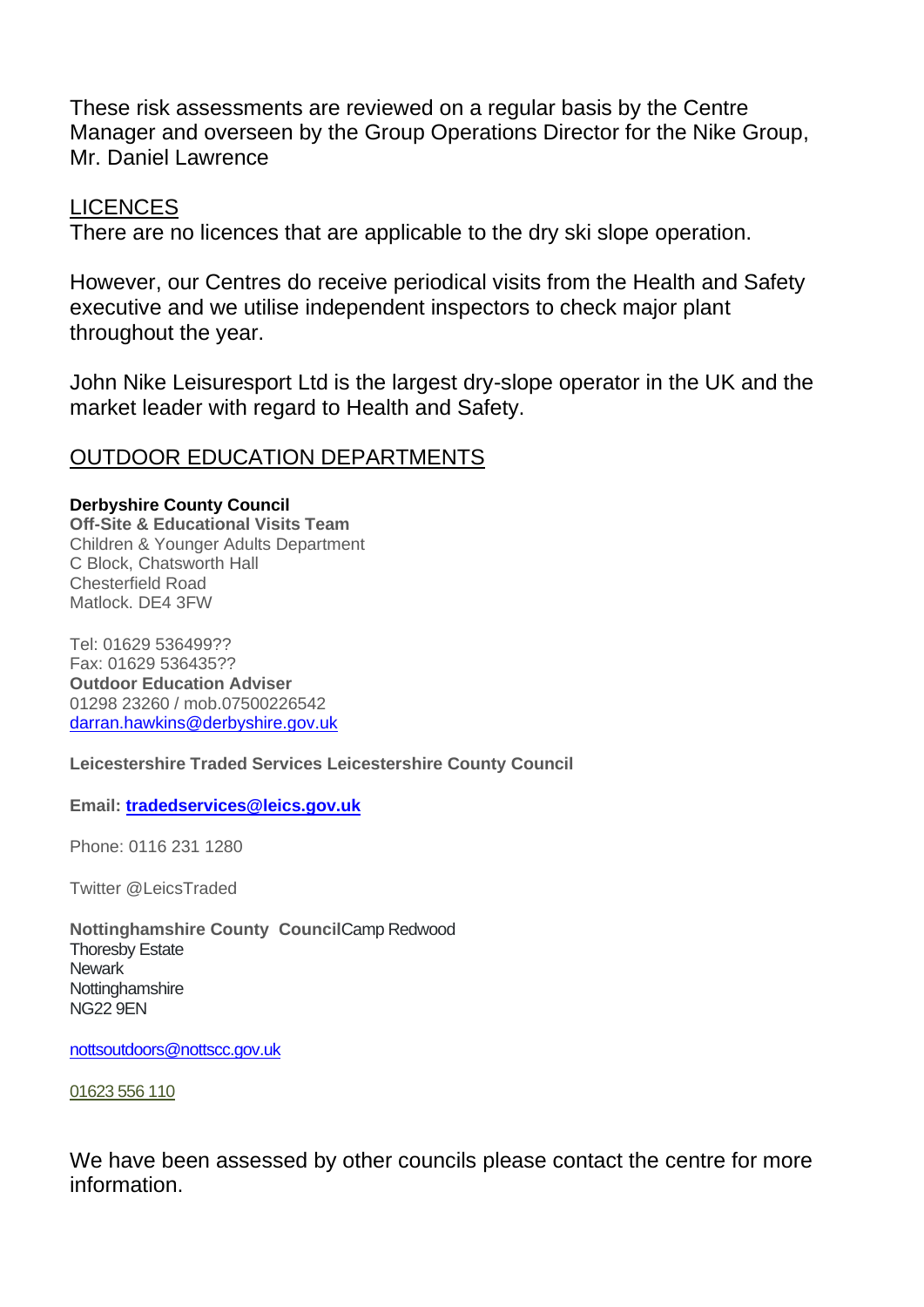

# **Health & Safety Policy Statement**

Health & Safety at Work etc Act 1974

This is the Health & Safety Policy Statement of ……………………………………………… **JOHN NIKE LEISURESPORT LIMITED**

Our statement of general policy is:

- to provide adequate control of the Health and Safety risks arising from our work activities;
- to consult with our employees on matters affecting their health and safety;
- to provide and maintain safe plant and equipment;
- to ensure safe handling and use of substances;
- to provide information, instruction and supervision of employees;

(employer)

- to ensure all employees are competent to do their tasks, and to give them adequate training;
- to prevent accidents and cases of workrelated ill health;
- to maintain safe and healthy working conditions; and
- to review and revise this policy as necessary at regular intervals.

# Signed:

Date: 15/6/21 Review Date 15/6/22

…………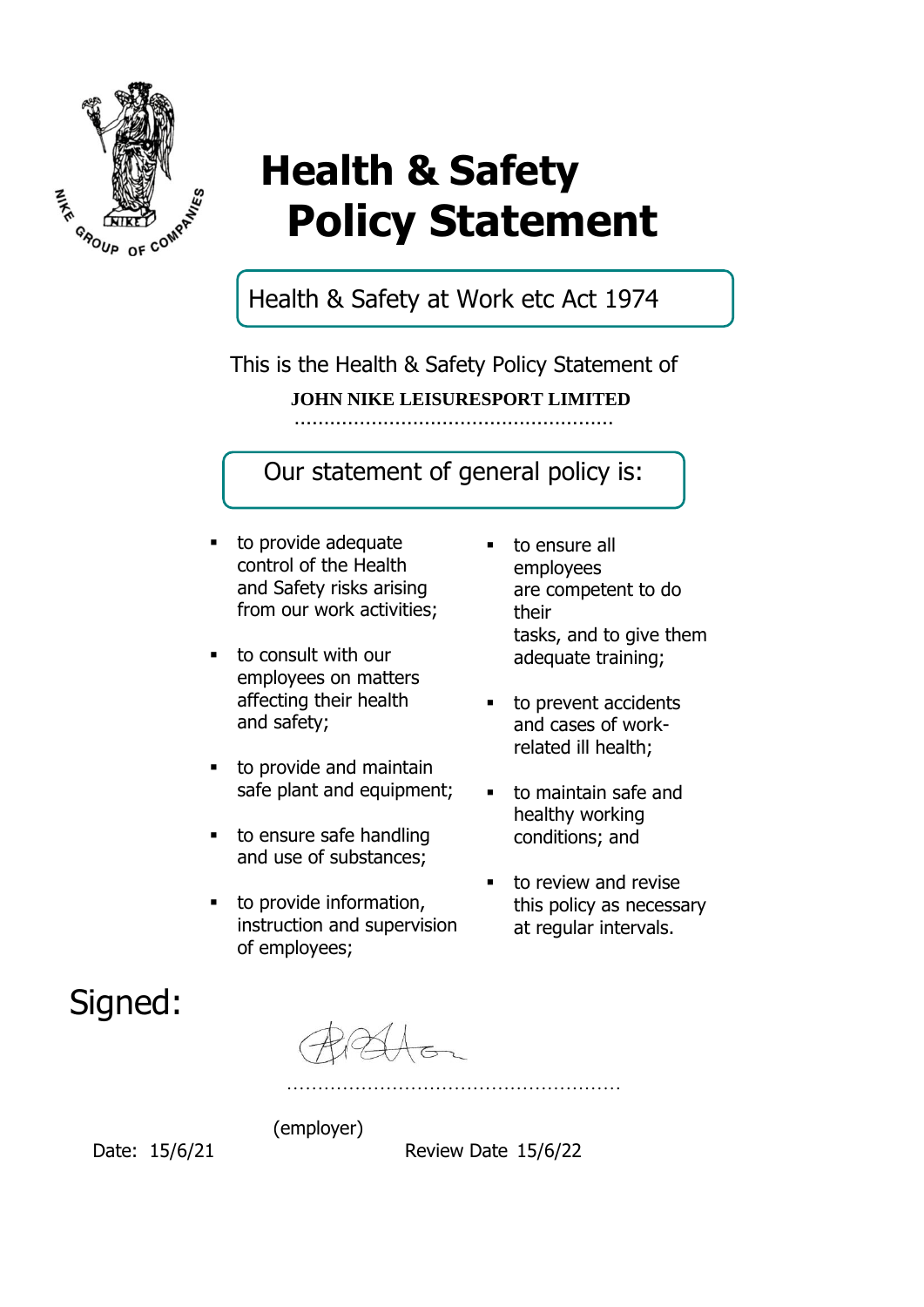

Insurance | Risk Management | Consulting

67 Lombard Street London EC3V 9LJ Tel: 020 7413 0999 **www.ajg.com/uk**

#### **TO WHOM IT MAY CONCERN**

28 April 2022

Dear Sirs

We are the Risk and Insurance Managers for the client below and have pleasure in confirming details of their insurance arrangements as follows:-

#### **Insured Details:**

Name(s) **John Nike Leisure Sport Ltd**

Our Ref **15152465**

#### **Public and Products Liability**

| Insurer:         | <b>QBE UK Limited</b>                                                              |
|------------------|------------------------------------------------------------------------------------|
| Policy number:   | Y124344QBE0122A                                                                    |
| Cover period:    | 1 <sup>st</sup> May 2022 to 30 <sup>th</sup> April 2023                            |
| Indemnity limit: | £5,000,000                                                                         |
| Excess:          | £10,000 in respect of each and every claim for bodily injury or property<br>damage |
| Basis of Limit:  | Any one occurrence and in the aggregate in respect of Products Liability           |

#### **Excess Public and Products Liability**

| Insurer:         | Axis Managing Agency Limited / AIG via AJG London Market                 |
|------------------|--------------------------------------------------------------------------|
| Policy number:   | TBC.                                                                     |
| Cover period:    | 1 <sup>st</sup> May 2022 to 30 <sup>th</sup> April 2023                  |
| Indemnity limit: | £15,000,000                                                              |
| Basis of Limit:  | Any one occurrence and in the aggregate in respect of Products Liability |

Cover is subject to the full terms, conditions and exclusions of the policy.

This document is issued to you as a matter of information only and the issuance of this document does not: -

- i) create any contractual relationship between Arthur J. Gallagher Insurance Brokers Limited and the recipient
- ii) make the person or organisation to whom it has been issued an additional assured, nor does it modify in any manner the contract of Insurance between the Assured and the Underwriters.

Any amendments, change or extension of such contract can only be effected by specific endorsement attached thereto with the consent of the Assured and the Underwriters.

We accept no responsibility whatsoever for any inadvertent or negligent act, error or omission on our part in preparing this information or for any loss, damage, expense hereby occasioned to the recipient of this letter

Arthur J. Gallagher Insurance Brokers Limited is authorised and regulated by the Financial Conduct Authority.

Registered Office: Spectrum Building, 7th Floor, 55, Blythswood Street, Glasgow, G2 7AT. Registered in Scotland. Company Number: SC108909.